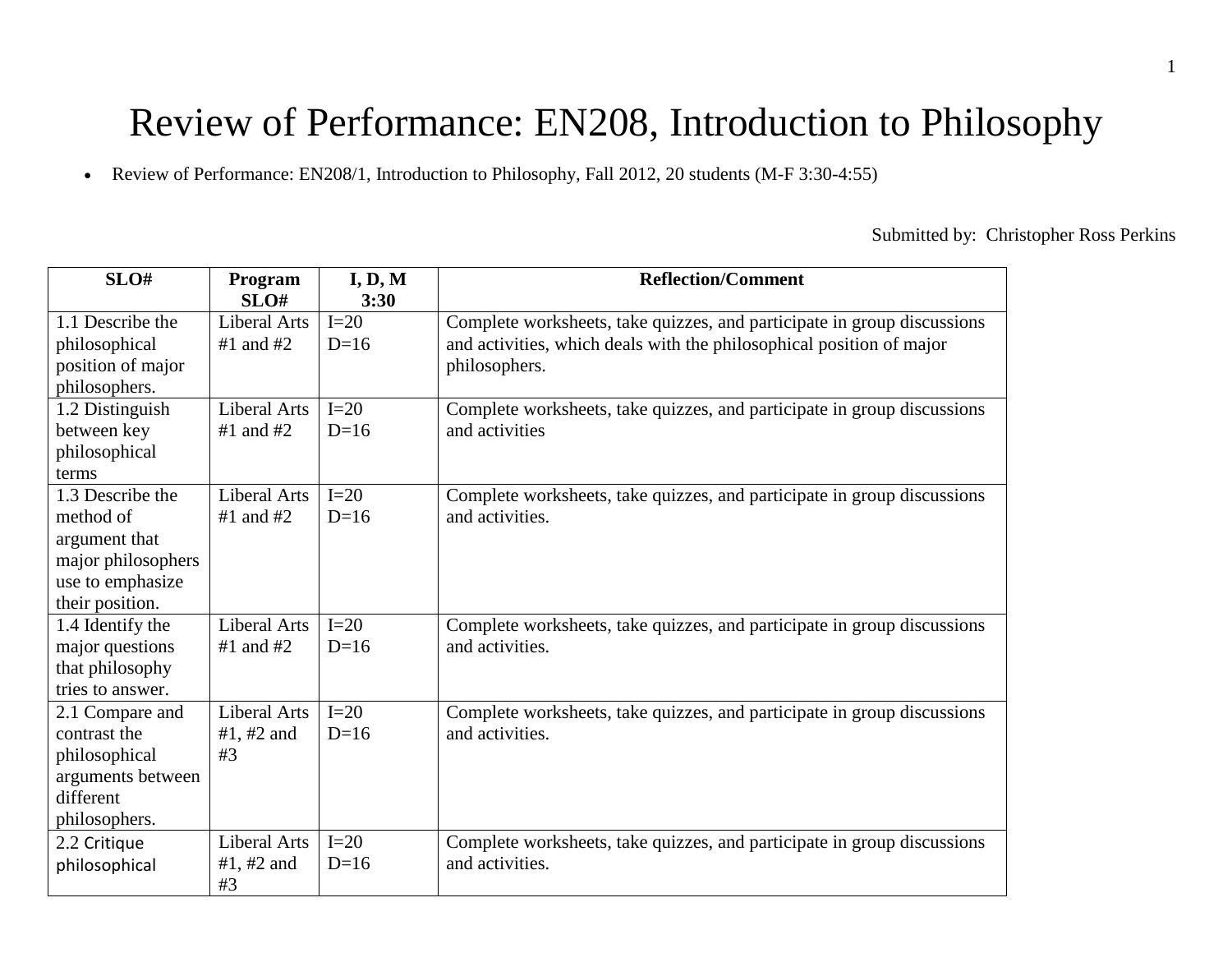| ideas, concepts,<br>and arguments<br>using reason and<br>logical analysis                                               |                    |                  |                                                                                            |
|-------------------------------------------------------------------------------------------------------------------------|--------------------|------------------|--------------------------------------------------------------------------------------------|
| 3.1 Apply accurate<br>terminology to<br>construct a cogent<br>and comprehensive<br>personal<br>philosophy               | Liberal Arts<br>#3 | $I=20$<br>$D=18$ | Complete worksheets, take quizzes, and participate in group discussions<br>and activities. |
| 3.2 Respond to<br>discrepancies<br>between his/her<br>personal<br>philosophy and<br>those held by other<br>individuals. | Liberal Arts<br>#3 | $I=20$<br>$D=16$ | Complete worksheets, take quizzes, and participate in group discussions<br>and activities. |

## **Additional observations:**

- EN208/1, all four (4) "F" were due to violating the attendance policy in the class.
- EN208/1 Pre-test: 15% Post-test: 61% Difference: +41%
- A more detailed assessment report will be submitted before the start of spring semester

## **Special comments:**

| Grade    | 3:30 class/20 students | $\%$ |
|----------|------------------------|------|
|          |                        | 10%  |
| B        | h                      | 30%  |
|          |                        | 30%  |
|          |                        | 10%  |
| F        |                        | 20%  |
| Withdraw |                        |      |